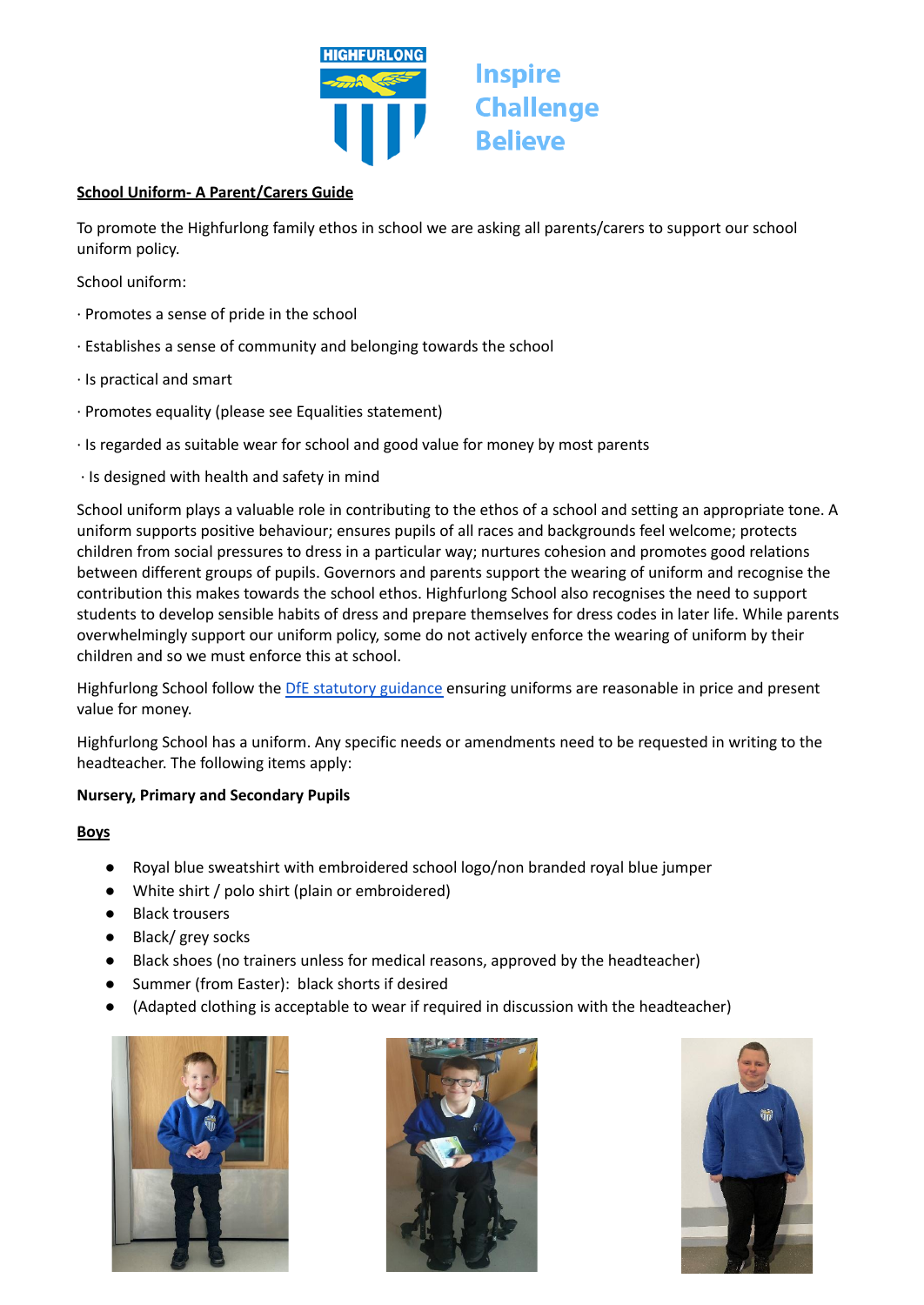# **Girls**

- Royal blue sweatshirt/cardigan with embroidered school logo/non branded royal blue jumper
- White Blouse / polo shirt (plain or embroidered)
- Black trousers, Black skirt or Black pinafore dress
- Black tights or white socks
- Black shoes (no trainers unless for medical reasons, approved by the headteacher)
- Summer: light blue gingham check dress if desired
- (Adapted clothing is acceptable to wear if required, in discussion with the headteacher)







Additional items that are available to purchase from the uniform shop include (not mandatory):

- Soft Shell Jacket
- Book Bag
- **Fleece**
- Water bottle
- Hat

## **PE Sports Kits**

From September 2021 we will be introducing a new PE kit. **All pupils are required to wear a PE kit on Tuesdays** for Move Day instead of their usual uniform. As Highfurlong has a vibrant history in representing school on both a local and national level and as the lead school for Inclusive Sport for the Youth Sports Trust it is important that our pupils look and feel smart and are also comfortable. As such the PE kit from September will be:

- Navy Blue Sports Top with embroidered logo/ non branded navy blue sport top
- Navy Blue Shorts
- Navy Blue Fleece Hoody with embroidered logo/ non branded navy blue sport hoody
- Navy Blue joggers (optional)
- Navy Blue Sports Socks (optional)
- Trainers or black pumps

This is for all pupils from nursery to KS4. All items are available online via Brigade clothing <https://www.brigade.uk.com/parents/school/HI8462PD/> .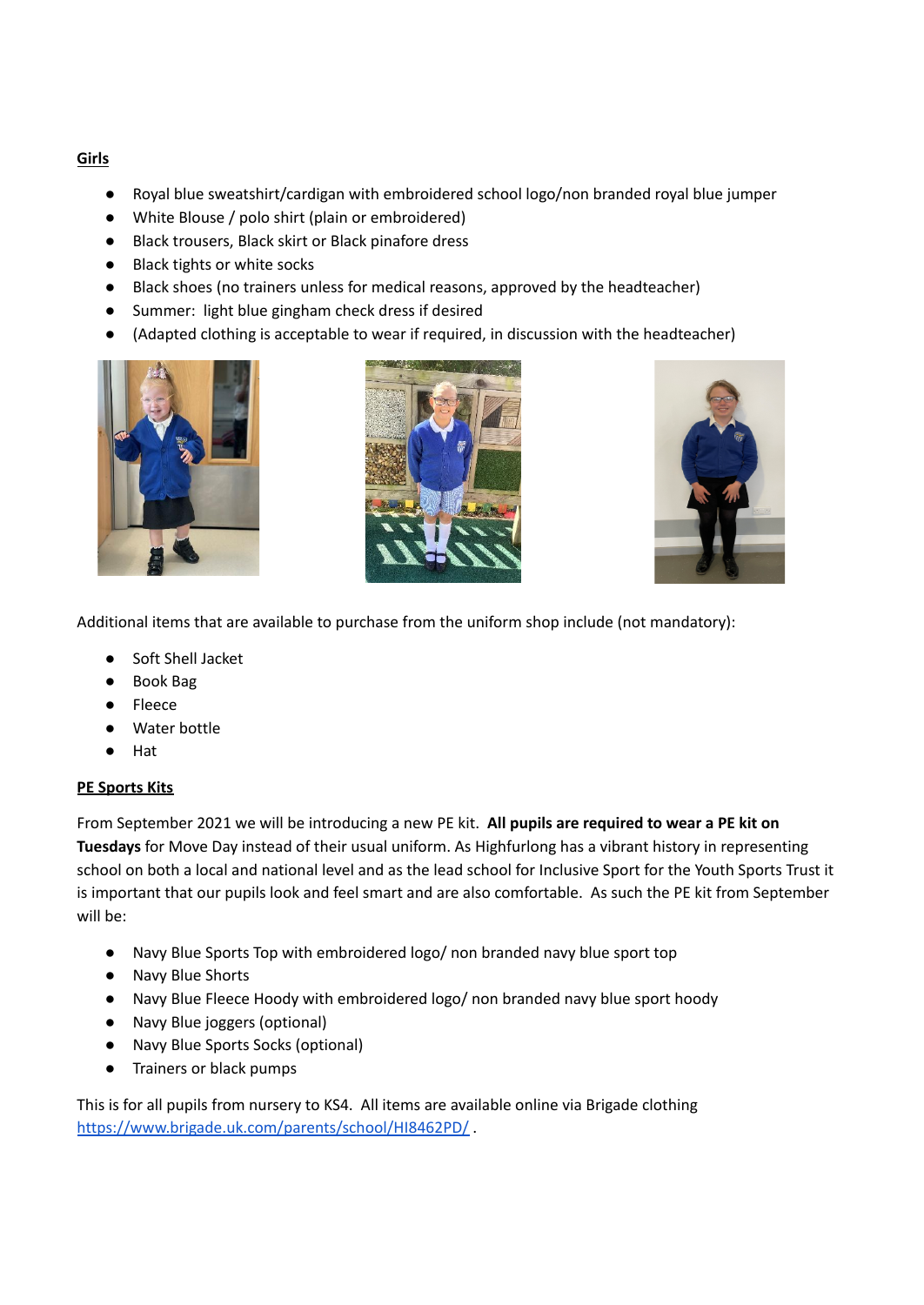To reduce the cost for parents we will operate a phasing in of the uniform for existing pupils but all new **pupils to school will be required to purchase the new style/colour kit.**



## **KS5 (Years 12-14)**

As young adults who are in college, KS5 have a seperate uniform from the rest of school. This includes:

- Black or grey polo top
- **Black fleece**
- **Black trousers or leggings**





#### **Second hand uniform**

School has a small amount of quality second hand uniforms available in school. Please contact the school office for more information.

## **How to order:**

Parents/carers will be able to order their uniform in school in June and January. We will have limited stock on site. Please order online at any time of the year from here <https://www.brigade.uk.com/parents/school/HI8462PD/>